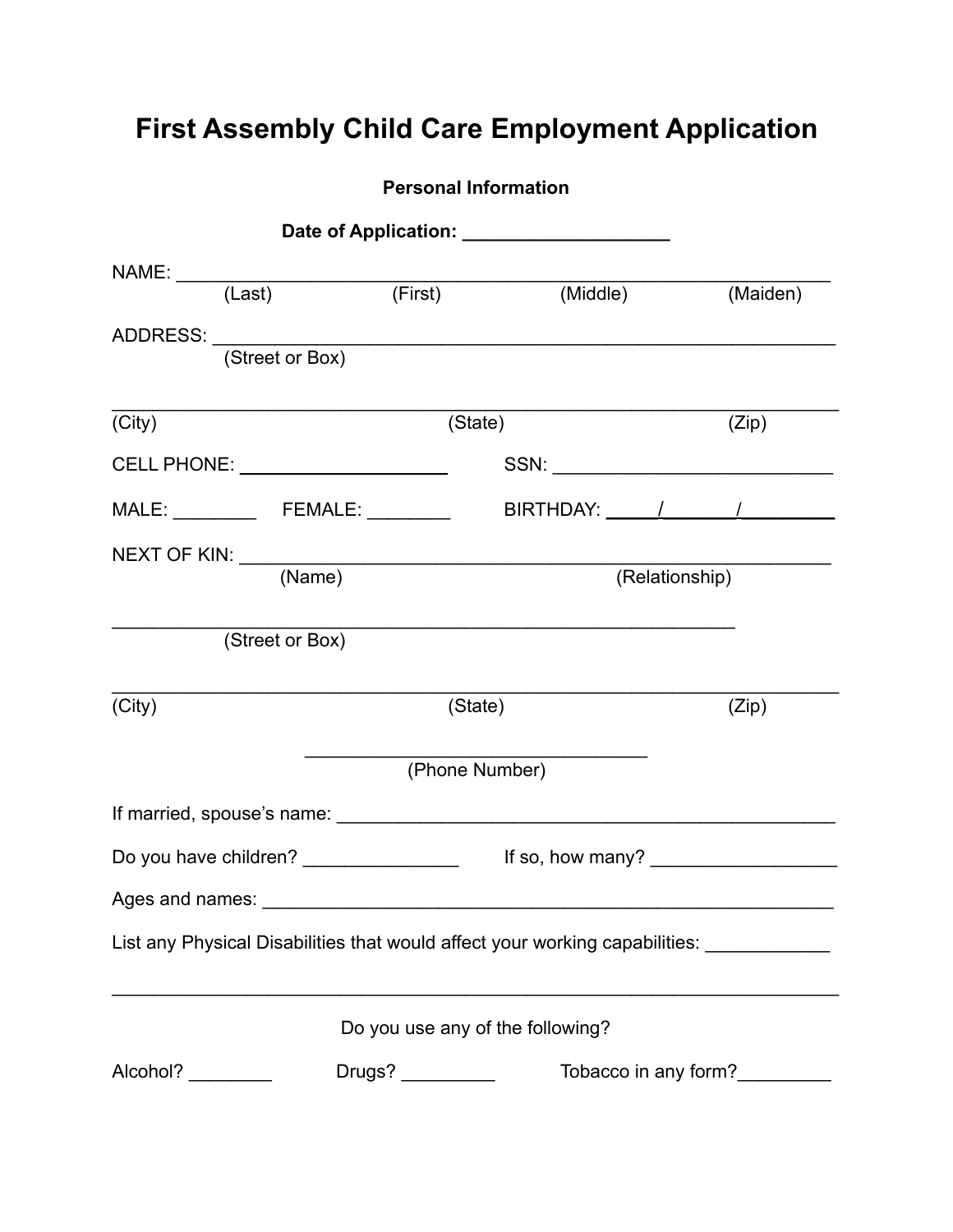| <b>Employment History</b> |  |  |  |
|---------------------------|--|--|--|
|---------------------------|--|--|--|

| Starting with your PRESENT or MOST RECENT employer, list in consecutive order ALL<br>EMPLOYMENT for at least the past FOUR employers. If currently still employed, may |         |         |
|------------------------------------------------------------------------------------------------------------------------------------------------------------------------|---------|---------|
|                                                                                                                                                                        |         |         |
| TELEPHONE: _________________________                                                                                                                                   |         |         |
| ADDRESS: (Street or Box)                                                                                                                                               |         |         |
| (City)                                                                                                                                                                 | (State) | (Zip)   |
|                                                                                                                                                                        |         |         |
| SUPERVISOR: (Name)                                                                                                                                                     |         | (Title) |
|                                                                                                                                                                        | (Title) |         |
|                                                                                                                                                                        |         |         |
|                                                                                                                                                                        |         |         |
| TELEPHONE: ________________________                                                                                                                                    |         |         |
| (Street or Box)                                                                                                                                                        |         |         |
| (City)                                                                                                                                                                 | (State) | (Zip)   |
| SUPERVISOR: _____<br>(Name)                                                                                                                                            |         | (Title) |
| YOUR PREVIOUS POSITION: U                                                                                                                                              | (Title) |         |
| REASON FOR LEAVING: University Press, 2014                                                                                                                             |         |         |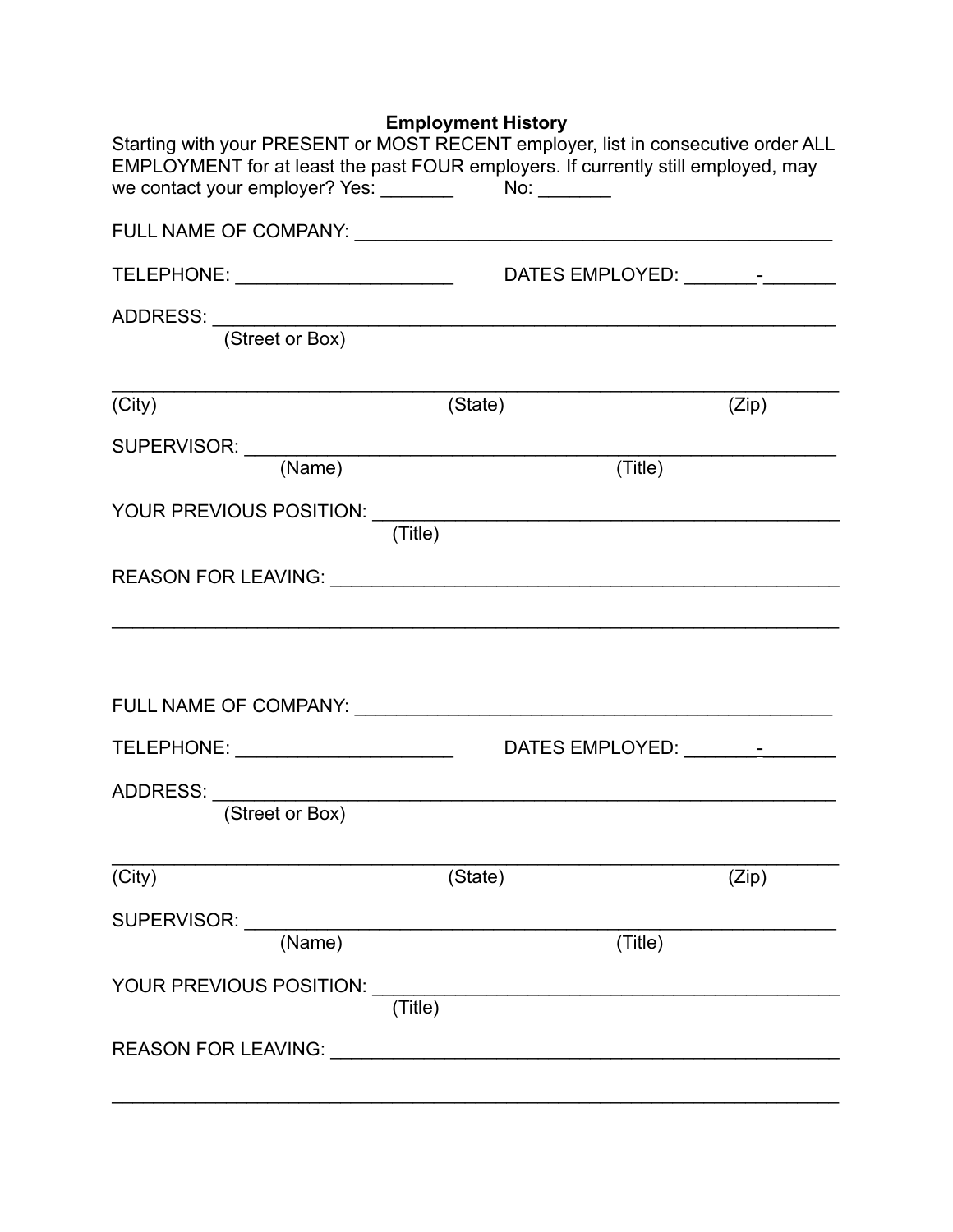| TELEPHONE: ________________________ | DATES EMPLOYED: _____________                            |       |
|-------------------------------------|----------------------------------------------------------|-------|
| ADDRESS: (Street or Box)            |                                                          |       |
|                                     |                                                          |       |
| (City)                              | (State)                                                  | (Zip) |
|                                     |                                                          |       |
| SUPERVISOR: (Name)                  | (Title)                                                  |       |
|                                     | (Title)                                                  |       |
|                                     | REASON FOR LEAVING: University of the ASSON FOR LEAVING: |       |
|                                     |                                                          |       |
| ADDRESS: <u>(Street or Box)</u>     |                                                          |       |
| (City)                              | (State)                                                  | (Zip) |
| SUPERVISOR: __<br>(Name)            | (Title)                                                  |       |
|                                     |                                                          |       |
| YOUR PREVIOUS POSITION: ____        | (Title)                                                  |       |
|                                     |                                                          |       |
|                                     |                                                          |       |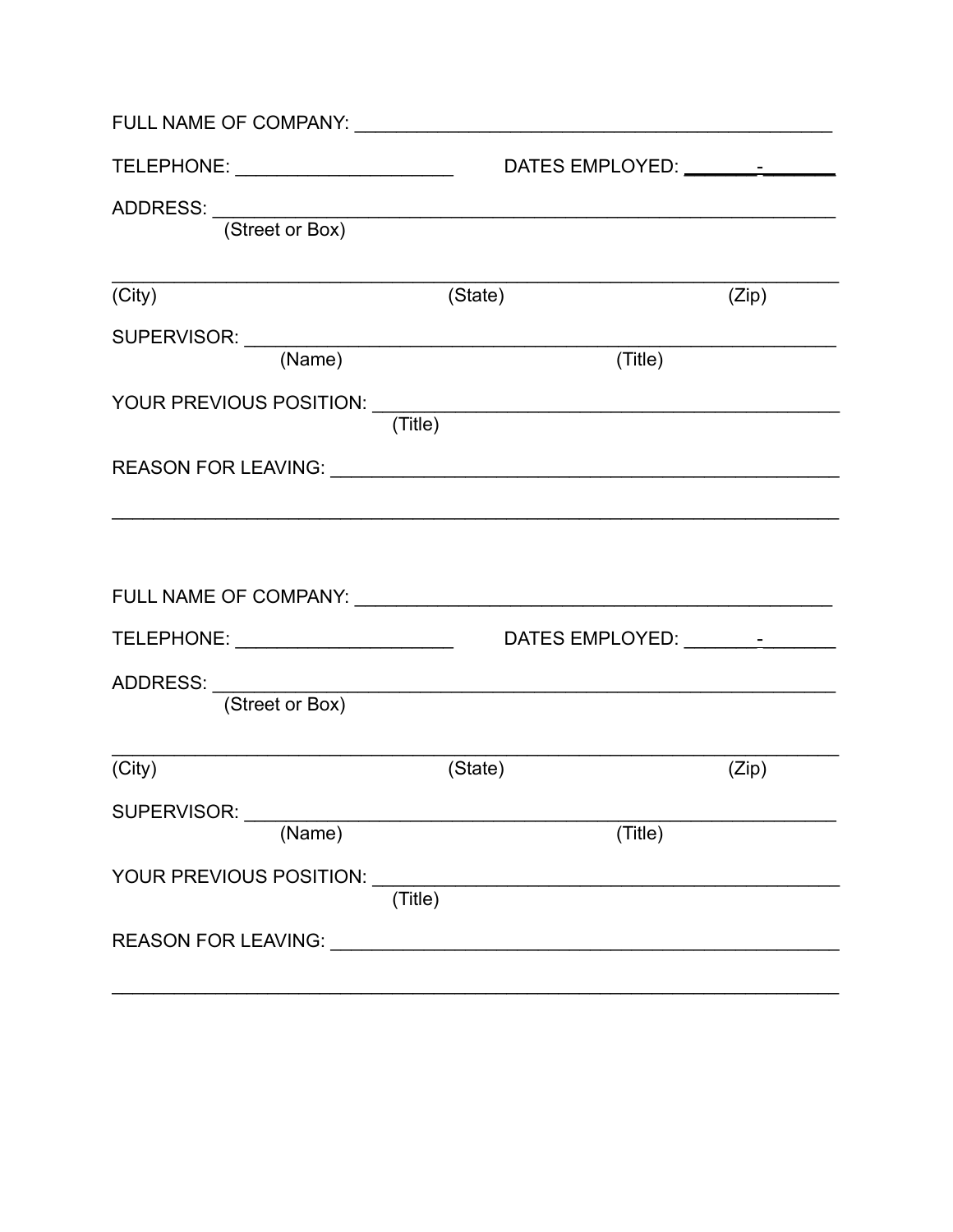### **References:**

Please list THREE personal references who are not relatives or former employers.

|                                   | ,我们也不会有什么。""我们的人,我们也不会有什么?""我们的人,我们也不会有什么?""我们的人,我们也不会有什么?""我们的人,我们也不会有什么?""我们的人                                     |
|-----------------------------------|----------------------------------------------------------------------------------------------------------------------|
|                                   |                                                                                                                      |
|                                   |                                                                                                                      |
|                                   |                                                                                                                      |
|                                   |                                                                                                                      |
|                                   |                                                                                                                      |
|                                   |                                                                                                                      |
|                                   | <u> 1989 - Jan James James James James James James James James James James James James James James James James J</u> |
|                                   |                                                                                                                      |
|                                   |                                                                                                                      |
|                                   |                                                                                                                      |
|                                   |                                                                                                                      |
|                                   |                                                                                                                      |
|                                   |                                                                                                                      |
| TELEPHONE: _____________________  |                                                                                                                      |
| RELATIONSHIP: ___________________ | YEARS KNOWN: __________________                                                                                      |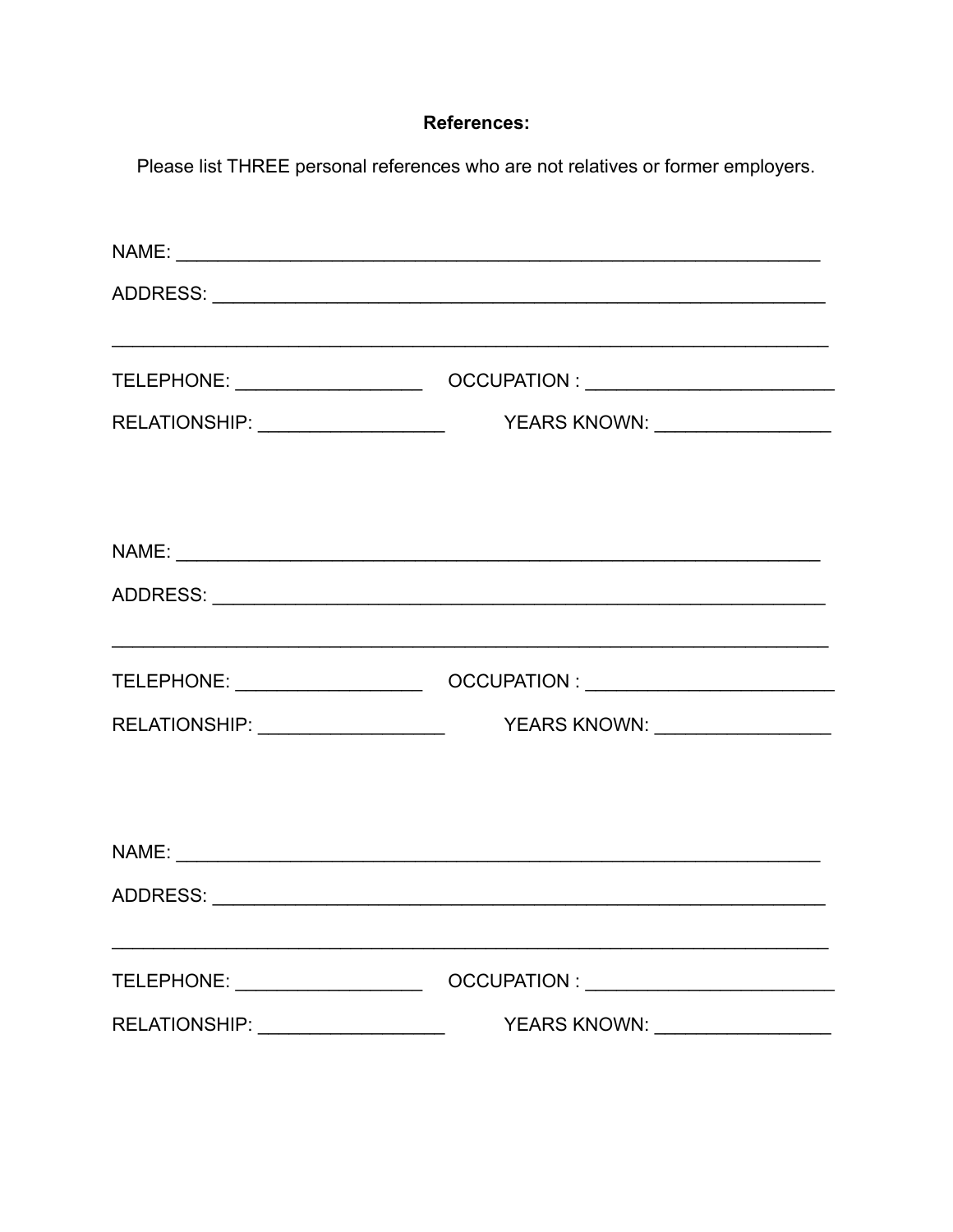## **Spiritual Information**

|                                                                                  | Are you:                                                                                                       |
|----------------------------------------------------------------------------------|----------------------------------------------------------------------------------------------------------------|
| Born again? (John 3:3) ___________                                               | Baptized in the Holy Spirit? (Acts 2:4) _________                                                              |
|                                                                                  |                                                                                                                |
|                                                                                  | Do you believe that Jesus Christ is Lord and that it is by Him and through Him that we are                     |
|                                                                                  |                                                                                                                |
|                                                                                  |                                                                                                                |
|                                                                                  | If so, where? (Name of church)                                                                                 |
| (Address)                                                                        | <u> 1989 - Johann Stoff, amerikansk politiker (d. 1989)</u>                                                    |
|                                                                                  |                                                                                                                |
| Are you living a consistent Christian lifestyle? _______________________________ |                                                                                                                |
|                                                                                  | Do you support your church financially on a consistent basis?                                                  |
|                                                                                  | <b>Education:</b>                                                                                              |
|                                                                                  |                                                                                                                |
|                                                                                  |                                                                                                                |
|                                                                                  | University or College: Note that the state of the state of the state of the state of the state of the state of |
|                                                                                  |                                                                                                                |
|                                                                                  |                                                                                                                |
|                                                                                  |                                                                                                                |
|                                                                                  | List any special qualifications or gifts that will help you in this employment:                                |
|                                                                                  |                                                                                                                |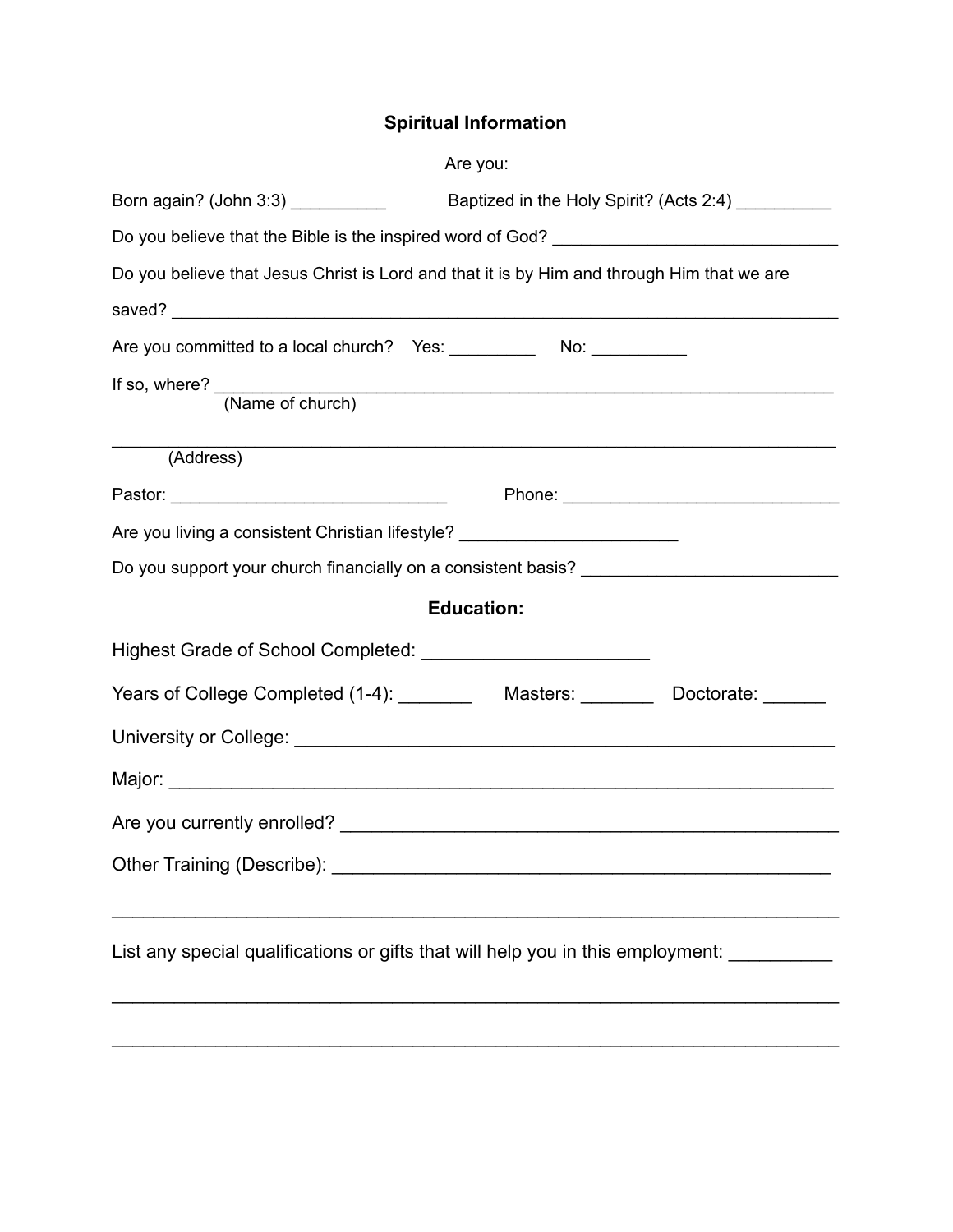### **Social Media**

| Are you on any of the following social media platforms?          |                                                |                                                                                         |
|------------------------------------------------------------------|------------------------------------------------|-----------------------------------------------------------------------------------------|
| Facebook: ___________                                            | Twitter: _____________                         |                                                                                         |
|                                                                  | Pinterest: _____________ LinkedIn: ___________ | WordPress: ___________                                                                  |
|                                                                  |                                                | If you answered "yes" to any of the above platforms, please provide the platform(s) you |
| use and your user name here:<br><u> and</u> your user name here: |                                                |                                                                                         |
|                                                                  |                                                |                                                                                         |
|                                                                  |                                                |                                                                                         |
|                                                                  |                                                |                                                                                         |
|                                                                  |                                                |                                                                                         |
|                                                                  |                                                |                                                                                         |
|                                                                  |                                                |                                                                                         |
|                                                                  |                                                |                                                                                         |
|                                                                  |                                                |                                                                                         |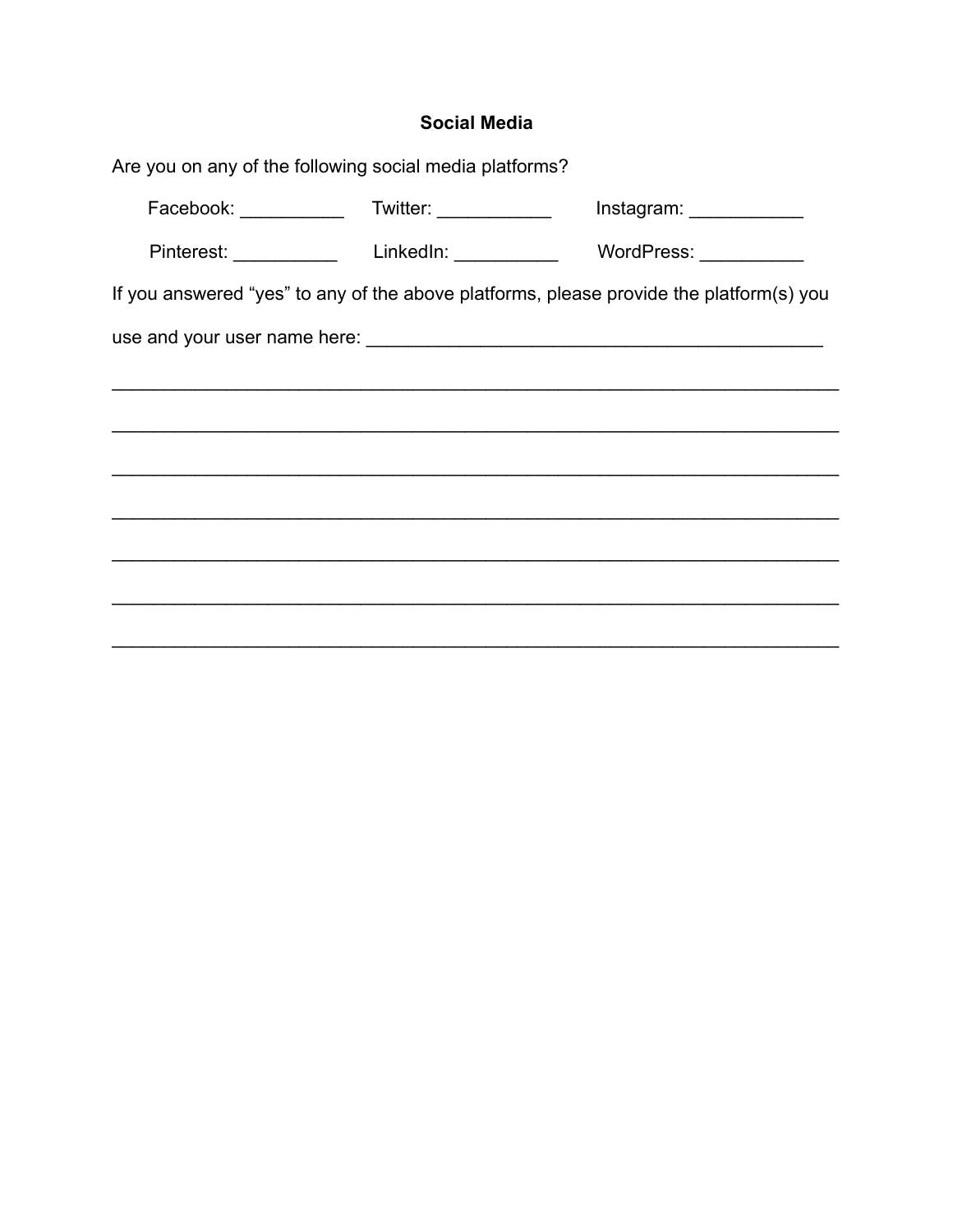### **First Assembly Child Care Pastoral Letter for Employees**

Name of Employee: \_\_\_\_\_\_\_\_\_\_\_\_\_\_\_\_\_\_\_\_\_\_\_\_\_\_\_\_\_\_\_\_\_\_\_\_\_\_\_\_\_\_\_\_\_\_\_\_\_\_\_\_\_

The above listed is employed at First Assembly Child Care. Since we are a Christian daycare, we want to be sure that all of our teachers are Christ-commited to a local church and living a lifestyle consistent with representing a Christian community.

This employee listed your church as the church where his/her membership and attendance are. Will you please answer the following questions to help us determine their suitability for the position they are employed for? All the information given by you will be kept in confidence.

| 1. How long have you known the above listed employee? __________________________        |  |  |  |  |  |
|-----------------------------------------------------------------------------------------|--|--|--|--|--|
| 2. Are they a regular member of your church? Yes: ______________________________        |  |  |  |  |  |
|                                                                                         |  |  |  |  |  |
| 3. How regularly do they attend your church? ___________________________________        |  |  |  |  |  |
| 4. What do you perceive to be this employee's best qualities?                           |  |  |  |  |  |
|                                                                                         |  |  |  |  |  |
| 5. What do you perceive to be this employee's greatest weakness? _______________        |  |  |  |  |  |
|                                                                                         |  |  |  |  |  |
| 6. Do you know of any incidents or examples in which this employee compromised          |  |  |  |  |  |
| their Christian Faith or moral integrity? ______________ If yes, please explain: ______ |  |  |  |  |  |
|                                                                                         |  |  |  |  |  |
|                                                                                         |  |  |  |  |  |
| 7. Please rate this employee's ability to get along with others:                        |  |  |  |  |  |
| Outstanding: Excellent: Good: Fair: Poor: Door:                                         |  |  |  |  |  |
| 8. Please rate this employee's ability to relate to authority:                          |  |  |  |  |  |
| Outstanding: Excellent: Good: Fair: Poor: Door:                                         |  |  |  |  |  |